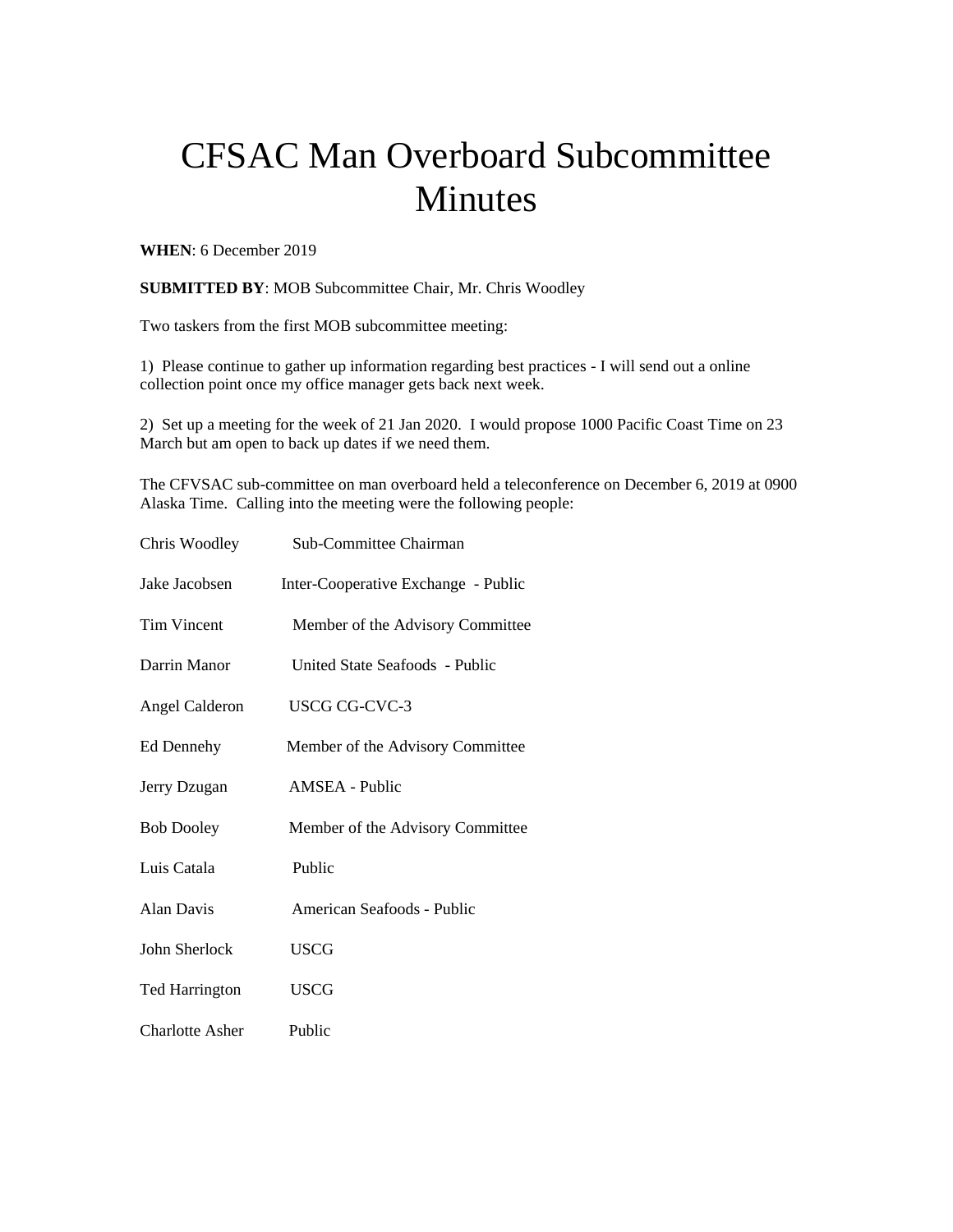An agenda was sent to sub-committee members with the focus of the meeting being to collect information related to best practices in reducing and responding to man - overboard events.

There was a request to more fully organize the information from the public into the following categories:

- 1) prevention,
- 2) response (to include equipment, training, qualifications),
- 3) and treatment / care for the victim.

It was also emphasized that a final product should pay particular consideration to:

- 1) one person operations, 2 5 person crews,
- 2) and more than 5 crew members.

The intent of considering crew sizes will be a key factor in developing appropriate recommendations for specific vessel operations.

Participants in the conference call shared a number of current regional practices which are being used to address man overboard concerns. Specific items shared include:

- 1) Bristol Bay Alaska red salmon fishery vessel insurance programs are purchasing PFDs for fishermen / crew operating in certain insurance pools.
- 2) Also in Bristol Bay- AMSEA worked with Alaska Sea Grant to provide 81 PFDs to fishermen who participated in 4 Drill Conductor classes sponsored by BBRSDA just before the sockeye gillnet season this year.
- 3) In the Northeast Lobster Fishery the Occupational Health and Safety:
- 4) Agriculture, Forestry and Fishing (NEC), in conjunction with Fishing Partnership Support Services (FPSS),
- 5) McMillan Offshore Survival Training (MOST),
- 6) Lobstermen in Maine and Massachusetts, and
- 7) PFD manufacturers are working to provide PFDs and training to regional lobster fishermen.
- 8) In Seattle, the Seattle fishermen's memorial is providing PFDs to crew members as a focused effort in promoting man overboard awareness.

SOME USCG Efforts:

The 1st District Fishing Vessel Safety Coordinator discussed the importance of encouraging USCG boarding officers to provide positive feedback to fishermen who are wearing PFDs during the course of at-sea boarding's.

USCG Sector Portland had adopted practices where examiners are authorized to require performance of man overboard drills by the crew in the event that crews seem to lack competence when it comes to MOB issues. It was noted that this practice works best when crews are on board and when expectations are communicated clearly with crew members.

Sector Anchorage and Sector Puget Sound also require man overboard drills to be conducted during the course of Alternate Compliance and Safety Agreement (ACSA) exams.